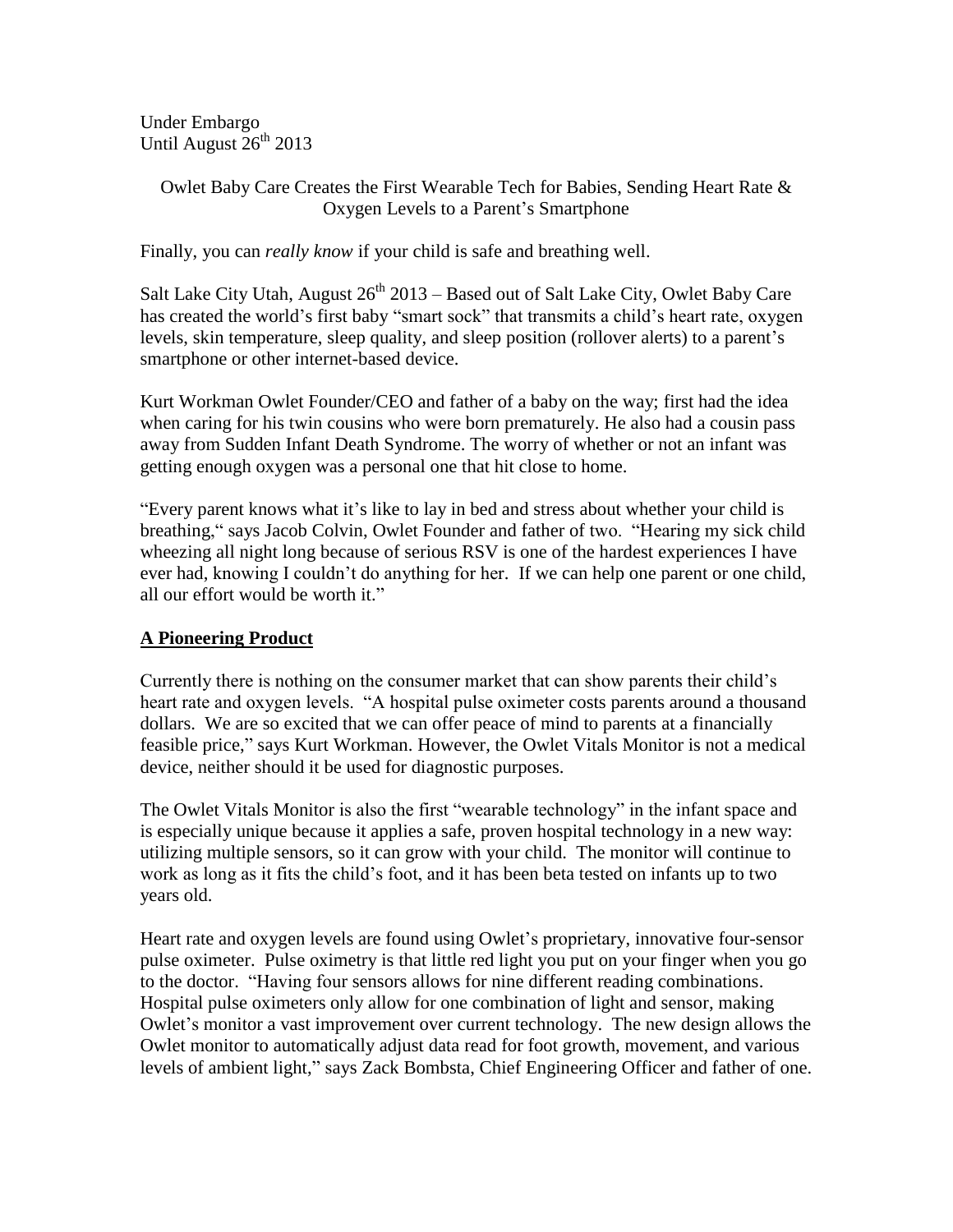## **Product Features**

Additional features include rollover alerts, skin temperature, and sleep-quality tracking.

Roll Over Alerts – In the 1990's, when the "Back to Sleep" campaign began, mortality rates from Sudden Infant Death Syndrome were cut nearly in half. Researchers have found a strong correlation between an infant sleeping on its stomach and instances of sudden infant death syndrome. By alerting parents when their child starts to rollover, parents can assess their child's ability to roll back and preempt potential problems.

Skin Temperature – "I feel awful when I walk in the room to find my child freezing cold or sweating profusely. Owlet's skin temperature sensor will let me be aware of my baby's needs," says Erica Morgan, a parent beta tester.

Sleep Quality – The Owlet Vitals Monitor has a built-in accelerometer; in addition to improving overall function of the pulse oximeter, this also allows parents to monitor the quality of their child's sleep. Owlet eventually wants to be able to send a notification to a parent's phone, saying, "Your child received 30% less quality sleep last night." This enables parents to be aware of a potentially low immune system and take actions to help prevent sickness, such as allowing for an extra nap or making adjustments to their infant's surroundings to improve sleep quality in the future.

### **Innovative Crowdfunding**

Owlet Baby Care is launching a "selfstarter" crowdfunding campaign on their website to jumpstart their business. After being rejected by Kickstarter for being a baby product, Owlet decided to run their own crowdfunding to reach their goal of \$100,000, rather than use other platforms. "Indiegogo is a very small platform, and being able to send such an important message *our way* was very important to us," says Kurt Workman, who currently has a child on the way.

"Our situation is different than most campaigns: if we don't deliver our product on time, then it loses value for parents. I'm not aware of every crowdfunding campaign out there, but I would be willing to bet we are one of the most prepared crowdfunding projects ever," says Kurt Workman. Owlet has been working with their American manufacturers for the past two months. The electronics are fully functional and ready to be mass produced. The iPhone app was submitted a month ago and is currently going through Apple's approval process. The final touches, programming and sock design, are also finished.

#### **Mission & Future of Owlet**

"Our mission is to make a difference in the world. By creating products that help parents and increase the safety of their kids, we are making a difference in ways that draw on our passion," says Jacob Colvin.